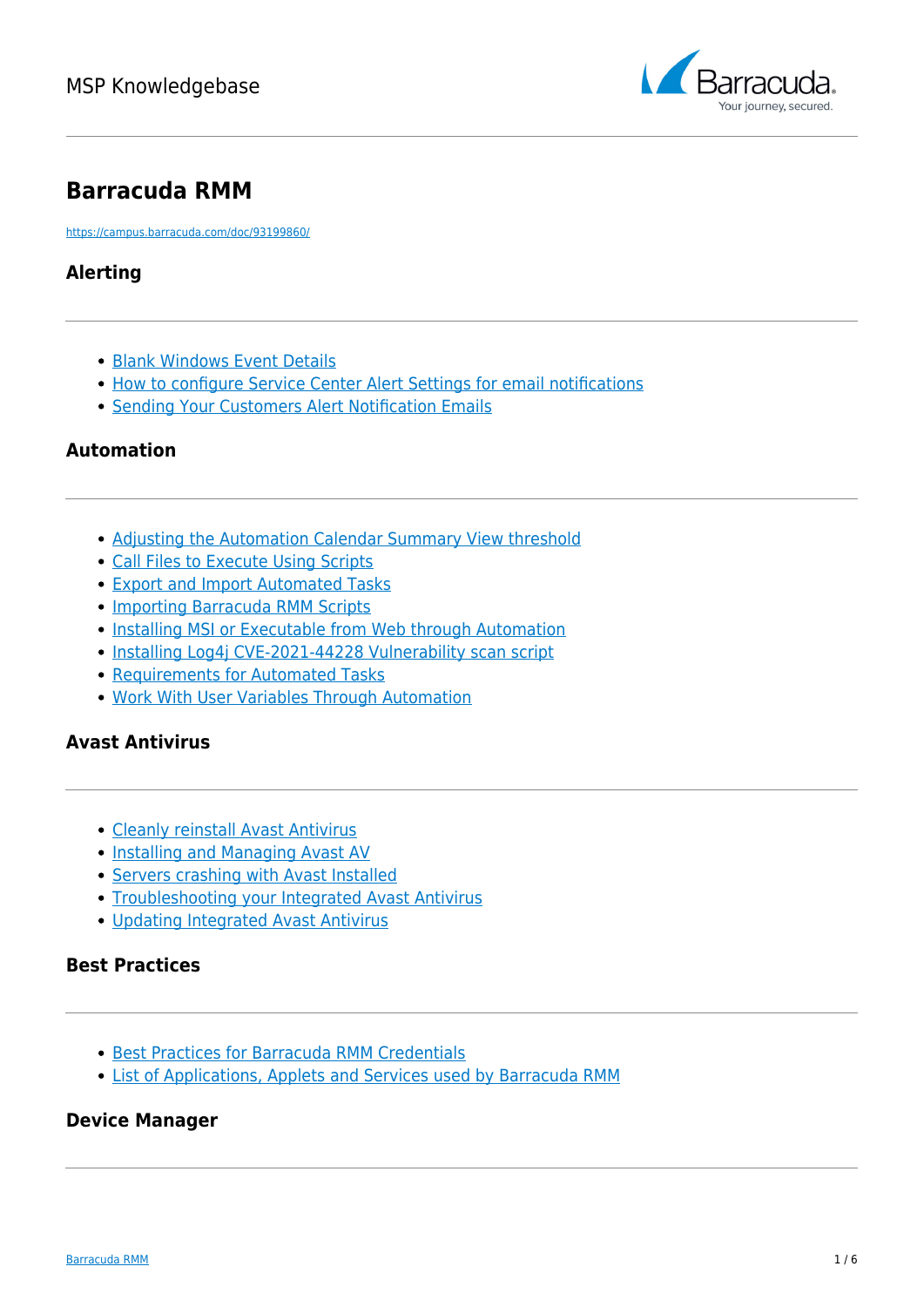

- [Automatic deployment of Device Managers on Windows Laptops](http://campus.barracuda.com/doc/93199790/)
- [Automatic Onsite/Device Manager Upgrade Feature FAQ](http://campus.barracuda.com/doc/93199795/)
- [How to Automate Silent Device Manager Deployment](http://campus.barracuda.com/doc/93199816/)
- [How to Enable PowerShell Scripting on Managed Devices](http://campus.barracuda.com/doc/93199864/)
- [Installing BarracudaRMM Device Manager from DattoRMM](http://campus.barracuda.com/doc/96771065/)
- [Uninstalling Device Managers](http://campus.barracuda.com/doc/93199682/)

### **Integrations**

- [Child tickets from ConnectWise do not close](http://campus.barracuda.com/doc/93199783/)
- [Deploying Barracuda Content Shield Plus Using Quick Task Automation](http://campus.barracuda.com/doc/93199876/)
- [ECHOplatform Integration troubleshooting in Barracuda RMM](http://campus.barracuda.com/doc/96771980/)
- [How to Install and Update Service Modules](http://campus.barracuda.com/doc/93200784/)
- [How to resolve a Connectwise System API access error](http://campus.barracuda.com/doc/93199788/)
- [How to Resolve Issues with the Hyper-V Service Module failing to collect data](http://campus.barracuda.com/doc/93200787/)
- [Removing Infrascale BDR from Barracuda RMM](http://campus.barracuda.com/doc/93199878/)
- [Removing the Support Assistant](http://campus.barracuda.com/doc/93199880/)
- [Troubleshooting Intronis Backup Agent Deployment](http://campus.barracuda.com/doc/93199755/)
- [Uninstalling Advanced Software Management](http://campus.barracuda.com/doc/93199882/)

#### **macOS**

- [macOS Download Prep Utility Fails to Execute](http://campus.barracuda.com/doc/93200978/)
- [How to Configure SNMP on Apple OS devices](http://campus.barracuda.com/doc/93199908/)
- [Manually configuring MacOS/OSX for Barracuda RMM](http://campus.barracuda.com/doc/93200980/)
- [Using the Mac OS Prep Script](http://campus.barracuda.com/doc/93199913/)
- [Start first Premium Remote Control on macOS](http://campus.barracuda.com/doc/96771850/)
- [Start first Premium Remote Control Fast Launch on macOS](http://campus.barracuda.com/doc/96771860/)

#### **Monitoring**

- [Collecting and Monitoring Tiered Windows Event Logs](http://campus.barracuda.com/doc/93199915/)
- [Creating Custom Log Monitors](http://campus.barracuda.com/doc/93199917/)
- [Enabling Syslog from Linux Device](http://campus.barracuda.com/doc/93199921/)
- [Monitor File Sizes](http://campus.barracuda.com/doc/93199925/)

#### **On-Premise**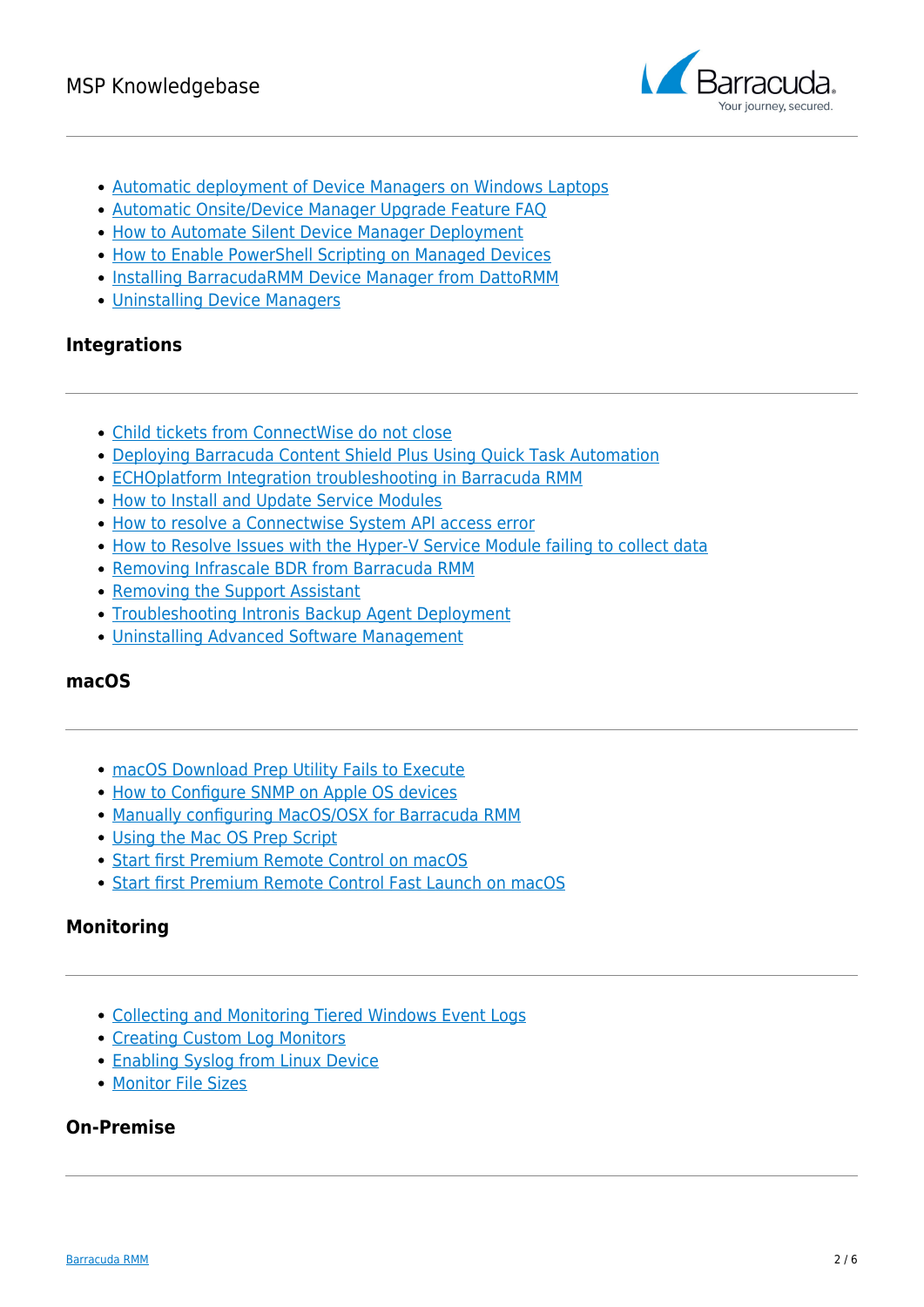

- [Creating a separate IIS Application Pool for the Service Center SCMessaging web page](http://campus.barracuda.com/doc/93200037/)
- [How to Successfully Configure SQL Report Server Integration for On-Premise Partners](http://campus.barracuda.com/doc/93200047/)
- [Managing SQL Transaction Log File Growth](http://campus.barracuda.com/doc/93200071/)
- [Uninstalling the Service Center](http://campus.barracuda.com/doc/93200077/)

### **Onsite Manager**

- [Automatic Onsite/Device Manager Upgrade Feature FAQ](http://campus.barracuda.com/doc/93199795/)
- [How to Disable ARP Scanning](http://campus.barracuda.com/doc/93200211/)
- [How to Disable Ping Sweeps](http://campus.barracuda.com/doc/93200229/)
- [How to Enable/Disable WSMan Monitoring in Onsite Manager](http://campus.barracuda.com/doc/93200231/)
- [How to Migrate an Onsite Manager](http://campus.barracuda.com/doc/93200251/)
- [Register or Configure Onsite Manager links missing from the Start Menu](http://campus.barracuda.com/doc/93200259/)
- [So your Onsite Manager is performing poorly](http://campus.barracuda.com/doc/93200263/)
- [Uninstalling Onsite Managers](http://campus.barracuda.com/doc/93200265/)
- [What is Simplified Deployment?](http://campus.barracuda.com/doc/93200513/)

### **Patch Management**

- [AutoReboot Behavior During Patch Distribution](http://campus.barracuda.com/doc/93200527/)
- [Checking for Windows Updates from the command line/remote tools](http://campus.barracuda.com/doc/93200530/)
- [Do Not Reboot options under Patch Management](http://campus.barracuda.com/doc/93200532/)
- [Handling Dual Scan issue with Patch Management](http://campus.barracuda.com/doc/93200536/)
- [How to Clear BITS queue with jobs in a Transient Error state](http://campus.barracuda.com/doc/93200618/)
- [Patching Stand-alone MS Office and Office 365](http://campus.barracuda.com/product/ISBKB/doc/96767129/patching-stand-alone-ms-office-and-office-365/)
- [Managing Windows 10 and Windows 11 Build Updates](http://campus.barracuda.com/doc/93200620/)
- [Must have updates for Windows 7 SP1 / 2008 R2 SP1](http://campus.barracuda.com/doc/93200622/)
- [Patching policy cannot be applied due to "Failed to execute script LGPEdit.exe"](http://campus.barracuda.com/doc/93200624/)
- [Required updates for Windows 8.1 / Server 2012 R2](http://campus.barracuda.com/doc/93200661/)
- [Using the Barracuda RMM WsusClientDiagnostic tool](http://campus.barracuda.com/doc/93200626/)
- [Windows update related error code references](http://campus.barracuda.com/doc/93200648/)

### **Remote**

- ['Application cannot be started' error when launching Remote Control](http://campus.barracuda.com/doc/93200666/)
- [Configuring Remote Control for End User](http://campus.barracuda.com/doc/93201016/)
- [Fully uninstall Premium Remote Control from an End Device](http://campus.barracuda.com/doc/93200668/)
- [How to Update Premium Remote Control Manually](http://campus.barracuda.com/doc/93200672/)
- [How to Use Remote Control in Microsoft Edge \(Chromium\)](http://campus.barracuda.com/doc/93200674/)
- [Premium Remote Control Generate a new UID for a cloned device](http://campus.barracuda.com/doc/93200684/)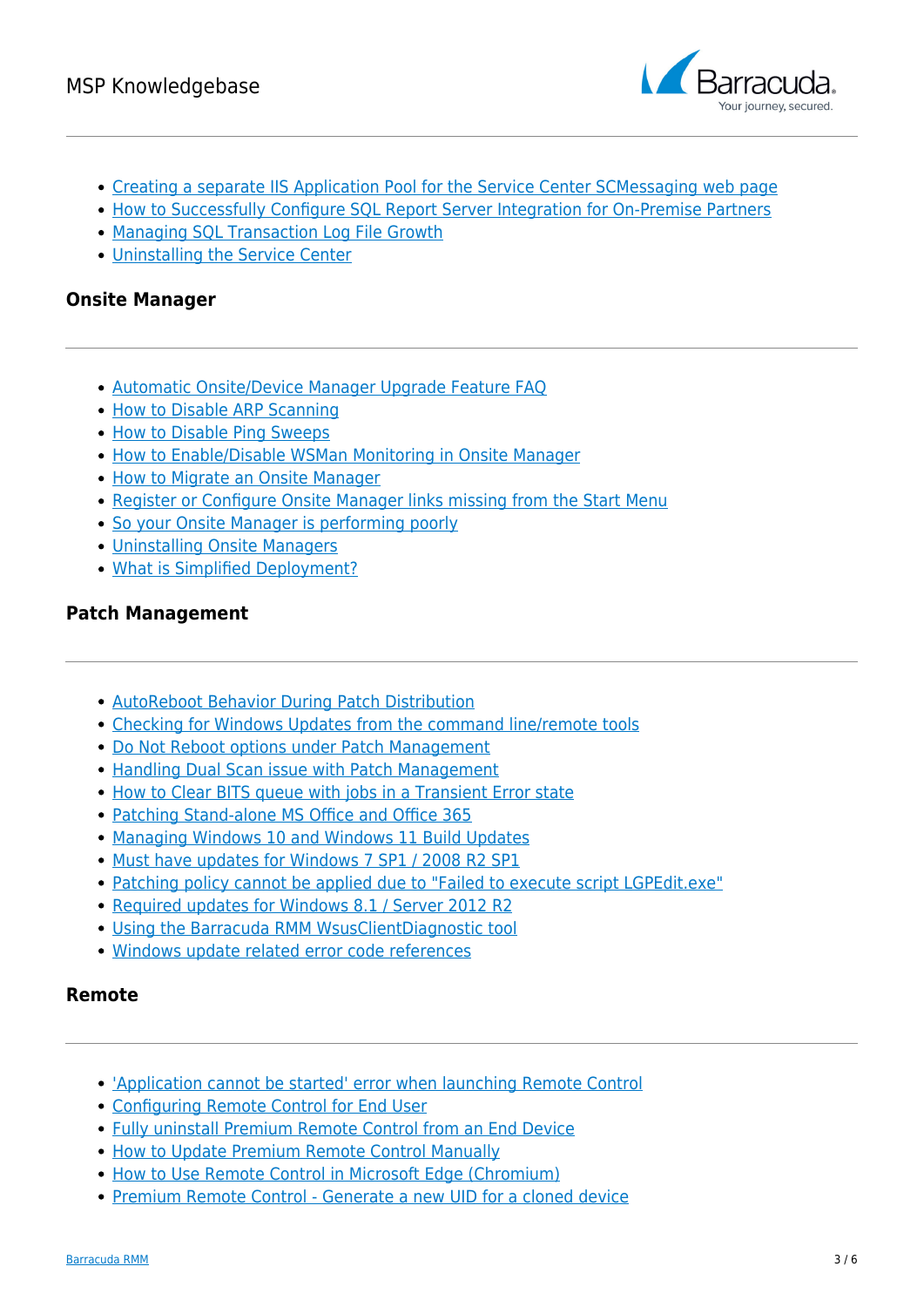

• [Remote Control and Deep Packet Installation](http://campus.barracuda.com/doc/93200685/)

#### **Reporting**

- [Explanation of Executive Summary](http://campus.barracuda.com/doc/93200755/)
- [How to Deliver a Report Using a Different Time Zone](http://campus.barracuda.com/doc/93200763/)
- [How to Install and Update Reports](http://campus.barracuda.com/doc/93200759/)
- [How to Use Aggregate Reports for Multiple Sites](http://campus.barracuda.com/doc/93200766/)

#### **Site Management**

- [Automatic Onsite/Device Manager Upgrade Feature FAQ](http://campus.barracuda.com/doc/93199795/)
- [Creating an Administrator for a Single Site](http://campus.barracuda.com/doc/93200795/)
- [Device Detection and Merging](http://campus.barracuda.com/doc/93200797/)
- [Device Managers are Duplicating without Device Manager Icon over VPN](http://campus.barracuda.com/doc/93200799/)
- [Devices Missing from a Site](http://campus.barracuda.com/doc/93200801/)
- [Devices not appearing WMI enabled in the Service Center](http://campus.barracuda.com/doc/93200066/)
- [Down Device Threshold Settings during COVID-19 Pandemic](http://campus.barracuda.com/doc/93199812/)
- [How ICMP Network Discovery Works](http://campus.barracuda.com/doc/93200804/)
- [How to Decommission a Site](http://campus.barracuda.com/doc/93200806/)
- [How to Update Barracuda RMM Products](http://campus.barracuda.com/doc/93200808/)
- [How to Uninstall Barracuda RMM](http://campus.barracuda.com/doc/93200906/)
- [How to Work with Printer Transforms](http://campus.barracuda.com/doc/93199867/)
- [Resolve "1 is not a supported code page" error](http://campus.barracuda.com/doc/93200911/)

#### **SNMP**

- [How Barracuda RMM identifies the network role of SNMP devices](http://campus.barracuda.com/doc/93200914/)
- [How to Capture, Parse and Troubleshoot SNMP traps using Wireshark](http://campus.barracuda.com/doc/93200916/)
- [How to Perform an SNMP Walk](http://campus.barracuda.com/doc/93200919/)

### **Third-Party Tools**

- [Import Ninite Pro Scripts](http://campus.barracuda.com/doc/95257332/)
- [PAExec and RemCom running on devices managed by Barracuda RMM](http://campus.barracuda.com/doc/93200924/)
- [Patching a Single Application or Applications from a Single Vendor](http://campus.barracuda.com/doc/93199872/)
- [Uninstalling Advanced Software Management](http://campus.barracuda.com/doc/93199882/)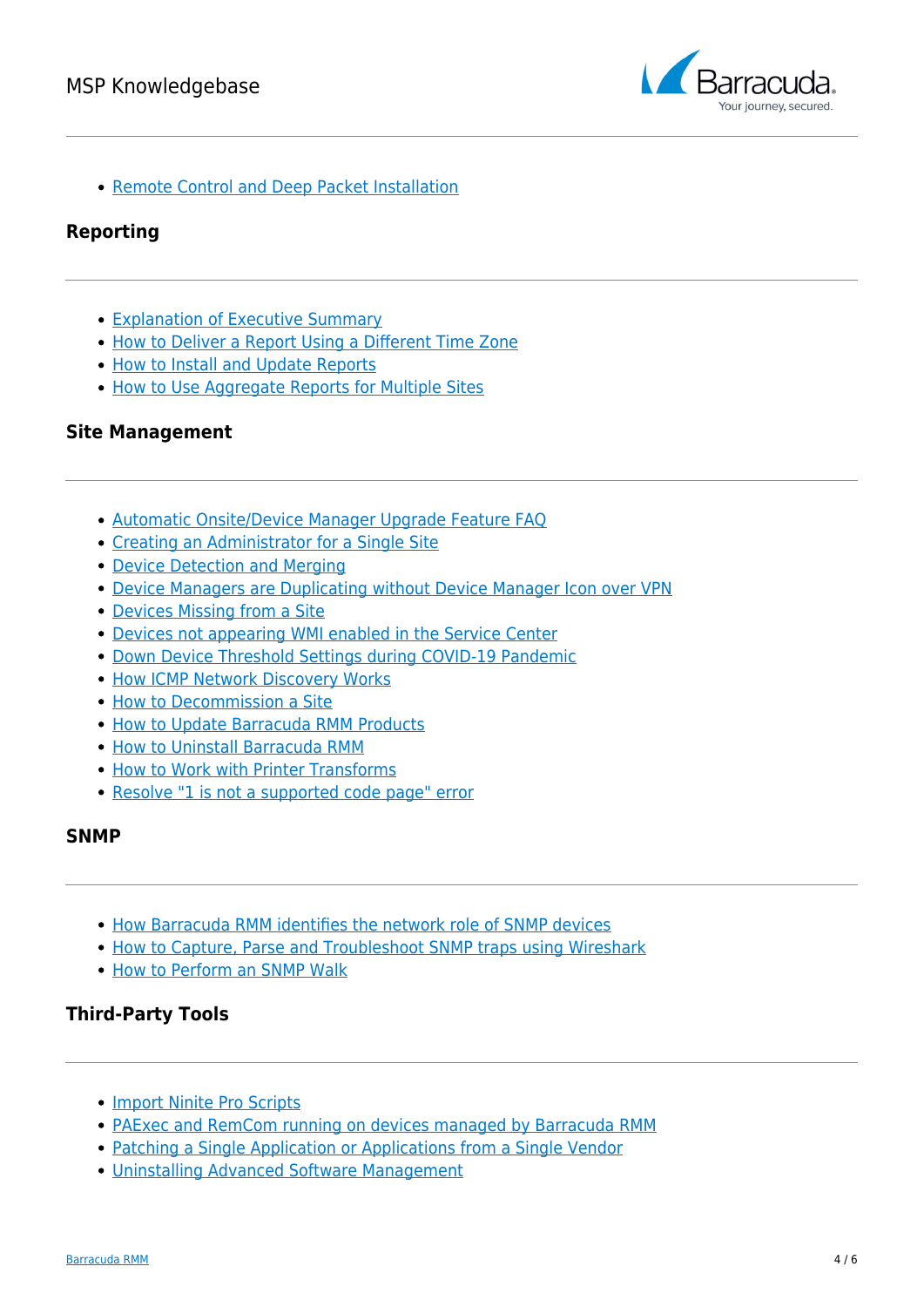

## **Troubleshooting**

- [Collecting logs for Barracuda RMM Support](http://campus.barracuda.com/doc/93199704/)
- [Enabling Admin Share on Managed Devices](http://campus.barracuda.com/doc/93200929/)
- [Email Verification and Multi-factor Authentication in Barracuda RMM](http://campus.barracuda.com/doc/96773170/)
- [How to Create a Crash Dump](http://campus.barracuda.com/doc/93199862/)
- [How to resolve alerts showing the wrong time zone in Alerts Viewer](http://campus.barracuda.com/doc/93200933/)
- [How to Resolve an Incorrect Proxy Detection](http://campus.barracuda.com/doc/93200935/)
- [Invalid Credentials Alert](http://campus.barracuda.com/doc/93200937/)
- [Location and description of Barracuda RMM Log Files](http://campus.barracuda.com/doc/93200972/)
- [Loss of Monitoring Protocol](http://campus.barracuda.com/doc/93200976/)
- [Manually Configuring the Windows Management Framework](http://campus.barracuda.com/doc/93200992/)
- [Modifying Default Autotask Label for Specific Fields](http://campus.barracuda.com/doc/93200994/)
- [Reports Emails Failing](http://campus.barracuda.com/doc/93200998/)
- [Service Unavailable Message is Displayed after Applying a Service Center Hotfix](http://campus.barracuda.com/doc/93201001/)
- [Setting MWService as a service account](http://campus.barracuda.com/doc/93201004/)
- [System State Troubleshooting](http://campus.barracuda.com/doc/93201008/)

#### **WMI**

- [Create a Performance Counter for a custom WMI class](http://campus.barracuda.com/doc/93201019/)
- [How to manually configure the Windows Management Framework](http://campus.barracuda.com/doc/93201038/)
- [All things WSMan](http://campus.barracuda.com/doc/93201046/)